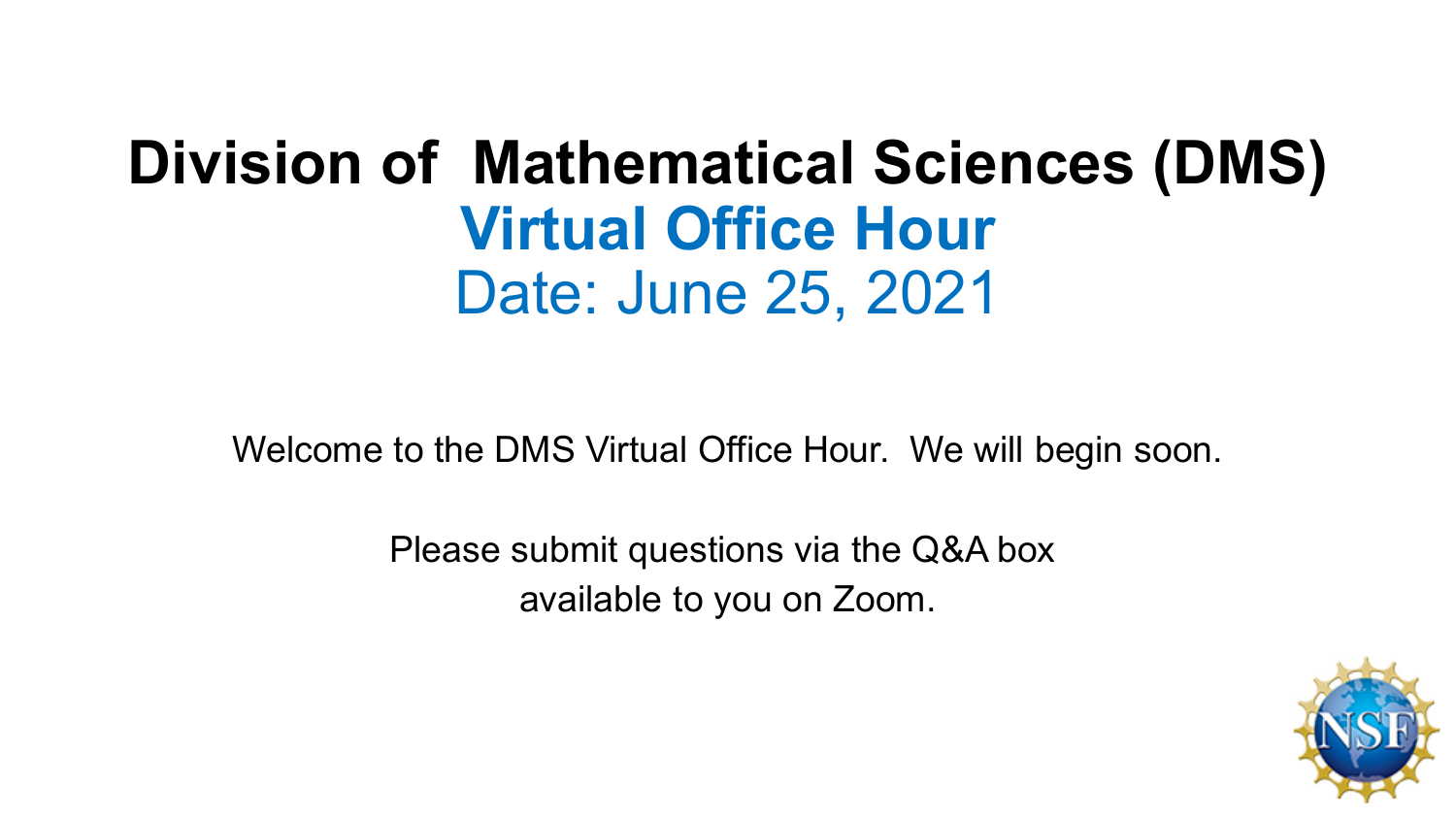# **Division of Mathematical Sciences (DMS) Welcome to our Virtual Office Hours!**

#### Program Directors in attendance today

- Juan C. Meza (Division Director)
- Edsel Pena, Gabor Szekely, Judy Huixia Wang, Yong Zeng (Statistics)
- Marian Bocea, Constanze Liaw, Christian Rosendal, Cesar Silva (Analysis)
- Stefaan De Winter, Zhilan Feng, Tiziana Giorgi, Cesar Silva, Sandra Spiroff (REU Sites)
- Moderators: Constanze Liaw, Michelle Manes, Malgorzata Peszynska, Christopher Stark

#### **Subscribe to DMSNEWS:**

Send email to [listserv@listserv.nsf.gov](mailto:listserv@listserv.nsf.gov) In the body of the message, put the following command: subscribe dmsnews [your name]

#### **Suggest a topic for future VOH:**

Send email to [dms-voh@nsf.gov](mailto:dms-voh@nsf.gov)

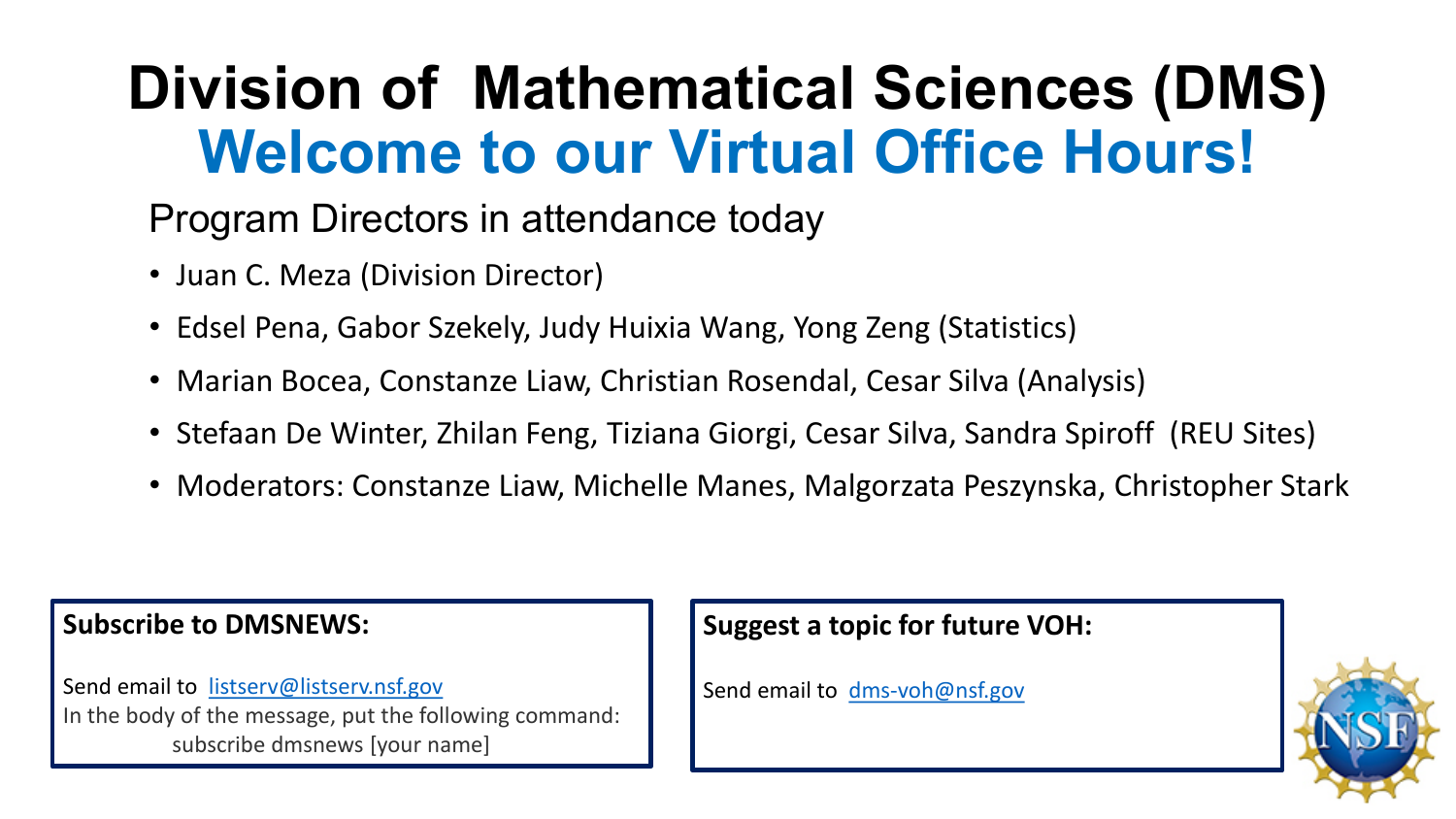## **Division of Mathematical Sciences (DMS) Questions during VOH:**

- Submit your questions via the Q&A box
	- Questions can be submitted anonymously.
	- We will focus on questions of interest to a wide audience.
	- For specific questions about a particular project, contact a cognizant Program Officer.
- For recently asked questions/copy of slides, see <https://www.nsf.gov/mps/dms/presentations.jsp>
- Next DMS Virtual Office Hour: Thursday, July 22, 2-3 pm EDT
	- Topics include: Combinatorics, Mathematical Biology, Focused Research Groups.
	- Questions can be submitted in advance on the registration form.

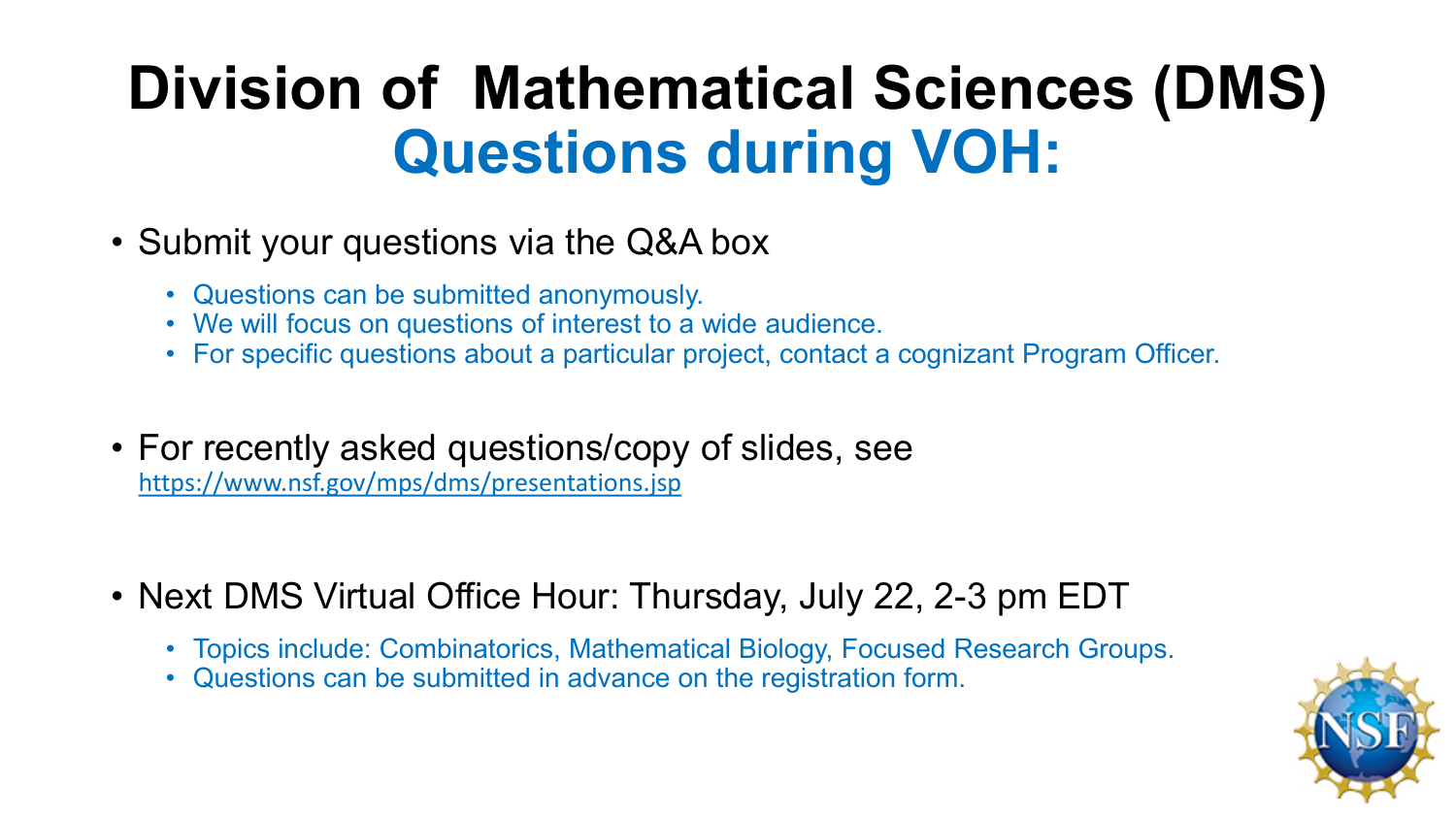# **Division of Mathematical Sciences (DMS) Virtual Office Hour Topics today:**

- Update from the Division Director.
- Statistics.<br><u>https://www.nsf.gov/funding/pgm\_summ.jsp?pims\_id=5556&org=DMS&from=ho</u> me
- Analysis. [https://www.nsf.gov/funding/pgm\\_summ.jsp?pims\\_id=5434&org=DMS&from=ho](https://www.nsf.gov/funding/pgm_summ.jsp?pims_id=5434&org=DMS&from=home) me
- Research Experiences for Undergraduates (REU Sites). [https://www.nsf.gov/funding/pgm\\_summ.jsp?pims\\_id=5517&org=DMS&from=ho](https://www.nsf.gov/funding/pgm_summ.jsp?pims_id=5517&org=DMS&from=home) me



• Q&A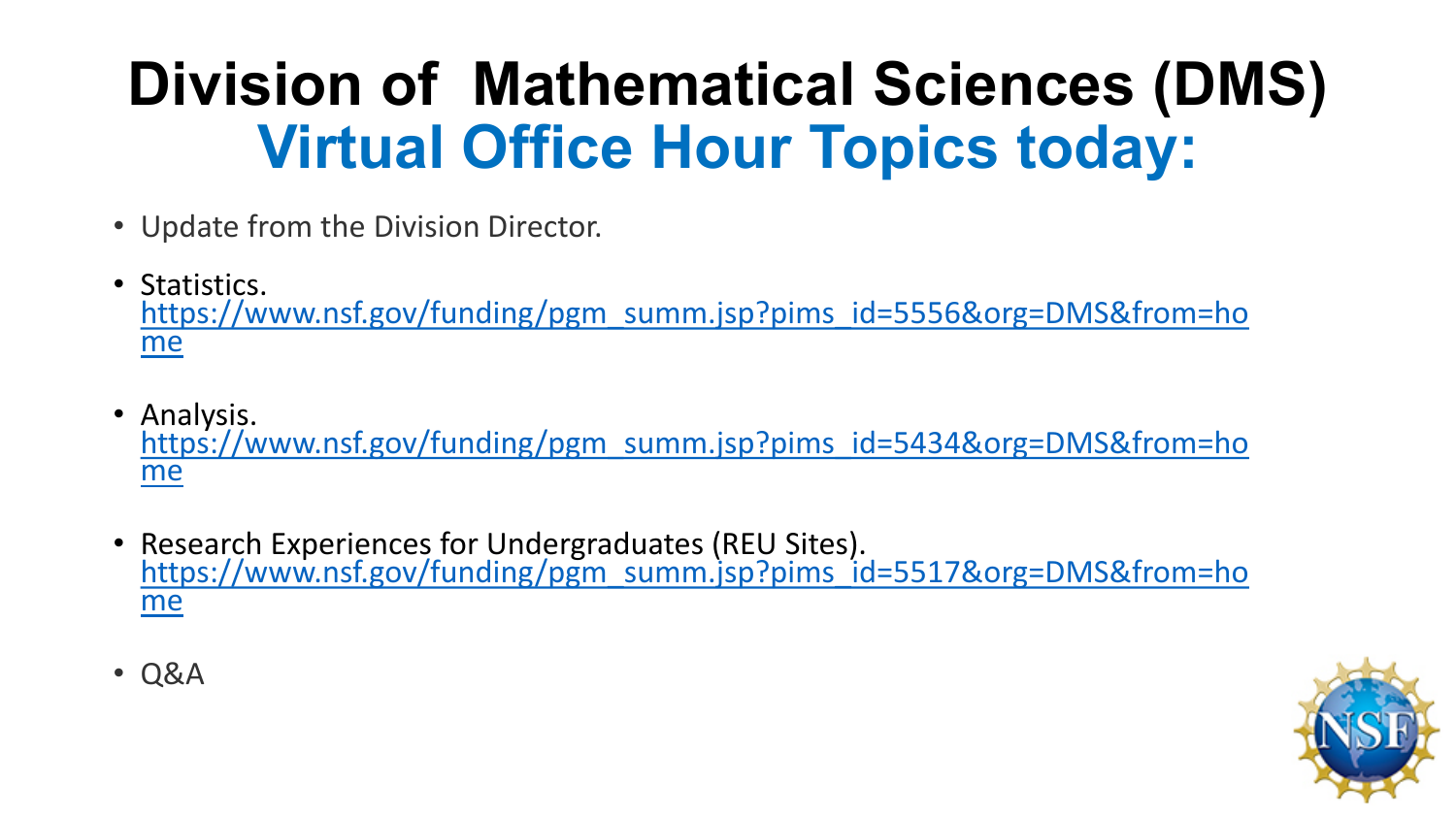# **Division of Mathematical Sciences (DMS) Opportunities and upcoming deadlines:**

#### • Funding opportunities

<https://www.nsf.gov/funding/programs.jsp?org=DMS>

• Upcoming deadlines link

[https://www.nsf.gov/funding/pgm\\_list.jsp?ord=date&org=NSF&sel\\_org=DMS&status=1](https://www.nsf.gov/funding/pgm_list.jsp?ord=date&org=NSF&sel_org=DMS&status=1)

#### • Upcoming due dates

- CAREER Proposal deadline: July 26, 2021
- Research Experiences for Undergraduates (REU) deadline: August 25, 2021
- Mathematical Biology submission window: August 20 September 6, 2021
- Focused Research Groups in the Mathematical Sciences deadline: September 8, 2021
- Analysis submission window: September 16-30, 2021

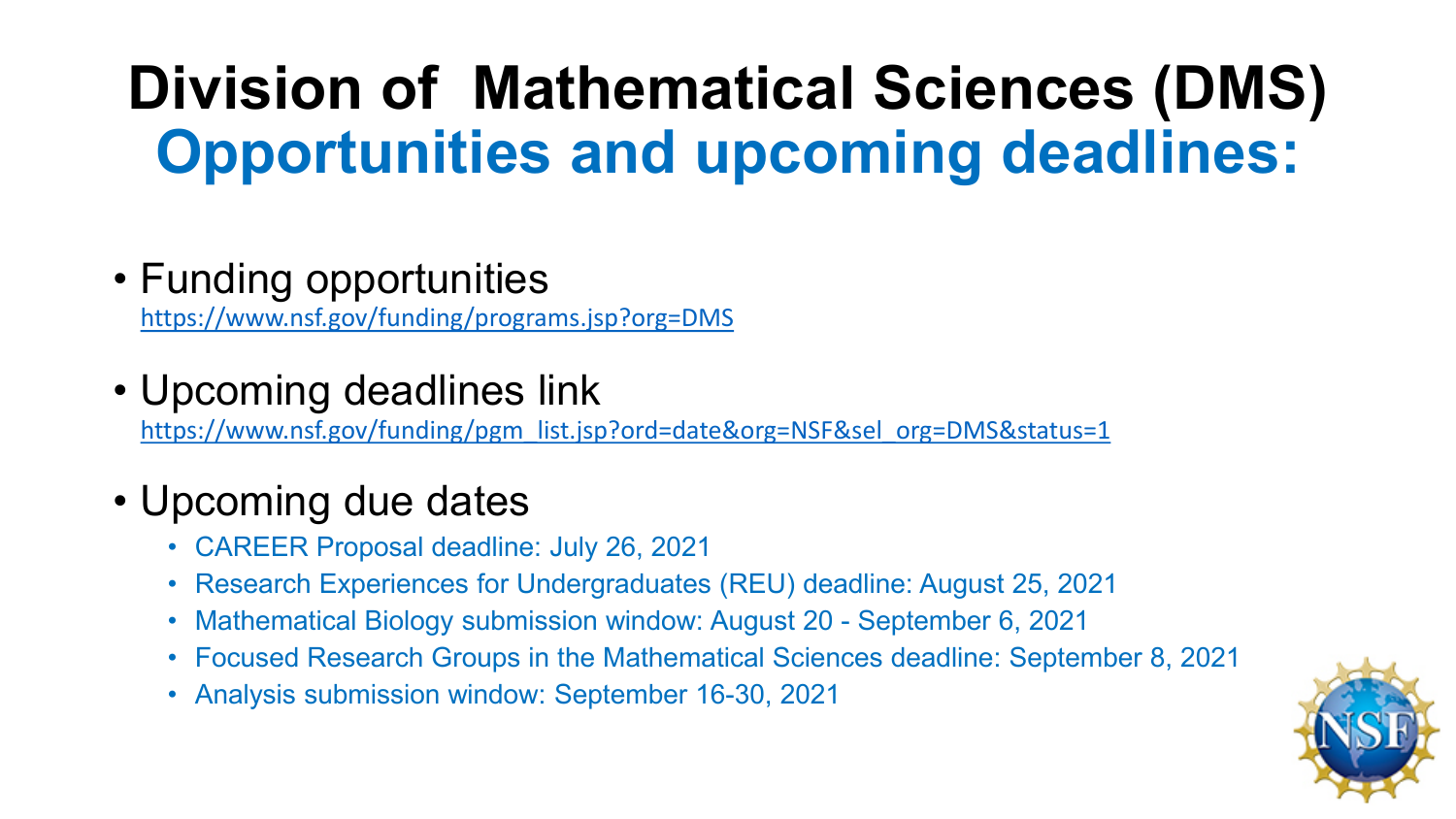## **Division of Mathematical Sciences (DMS) Update – June 25, 2021**

• General Update

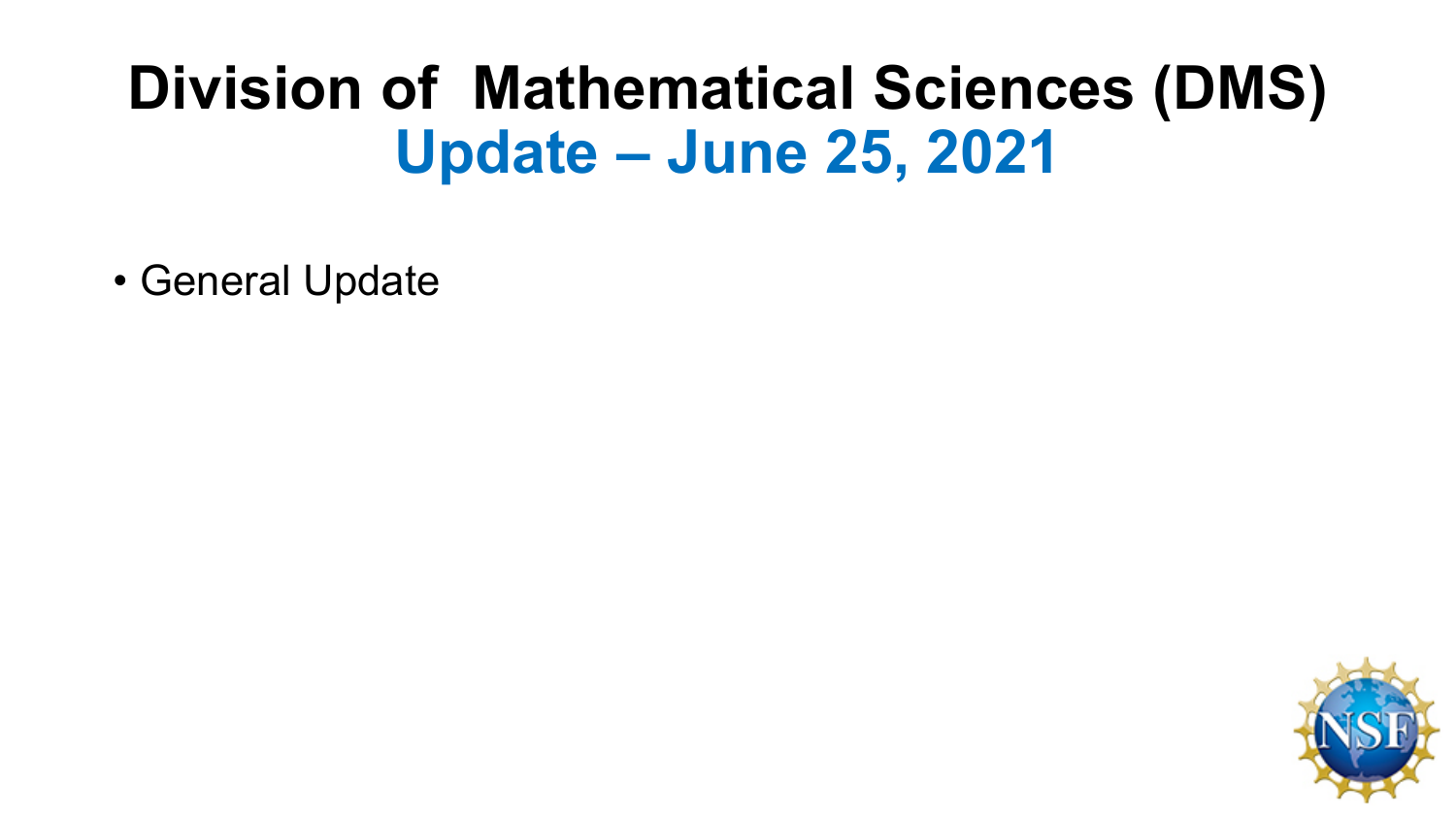## **Statistics Program General Information**

- **Website:** 
	- [https://www.nsf.gov/funding/pgm\\_summ.jsp?pims\\_id=5556](https://www.nsf.gov/funding/pgm_summ.jsp?pims_id=5556)

#### • **Program Officers for DMS:**

Gabor Szekely [gszekely@nsf.gov](mailto:gszekely@nsf.gov) Edsel A. Pena [epena@nsf.gov](mailto:epena@nsf.gov) Huixia Judy Wang [huiwang@nsf.gov](mailto:huiwang@nsf.gov) Yong Zeng [yzeng@nsf.gov](mailto:yzeng@nsf.gov) Nandini Kannan [nakannan@nsf.gov](mailto:nakannan@nsf.gov) (on leave)

- **Submission Deadline:** December 15, 2021 **(PD 18-1269)**
	- **Submission Window:** December 1, 2021 December 15, 2021

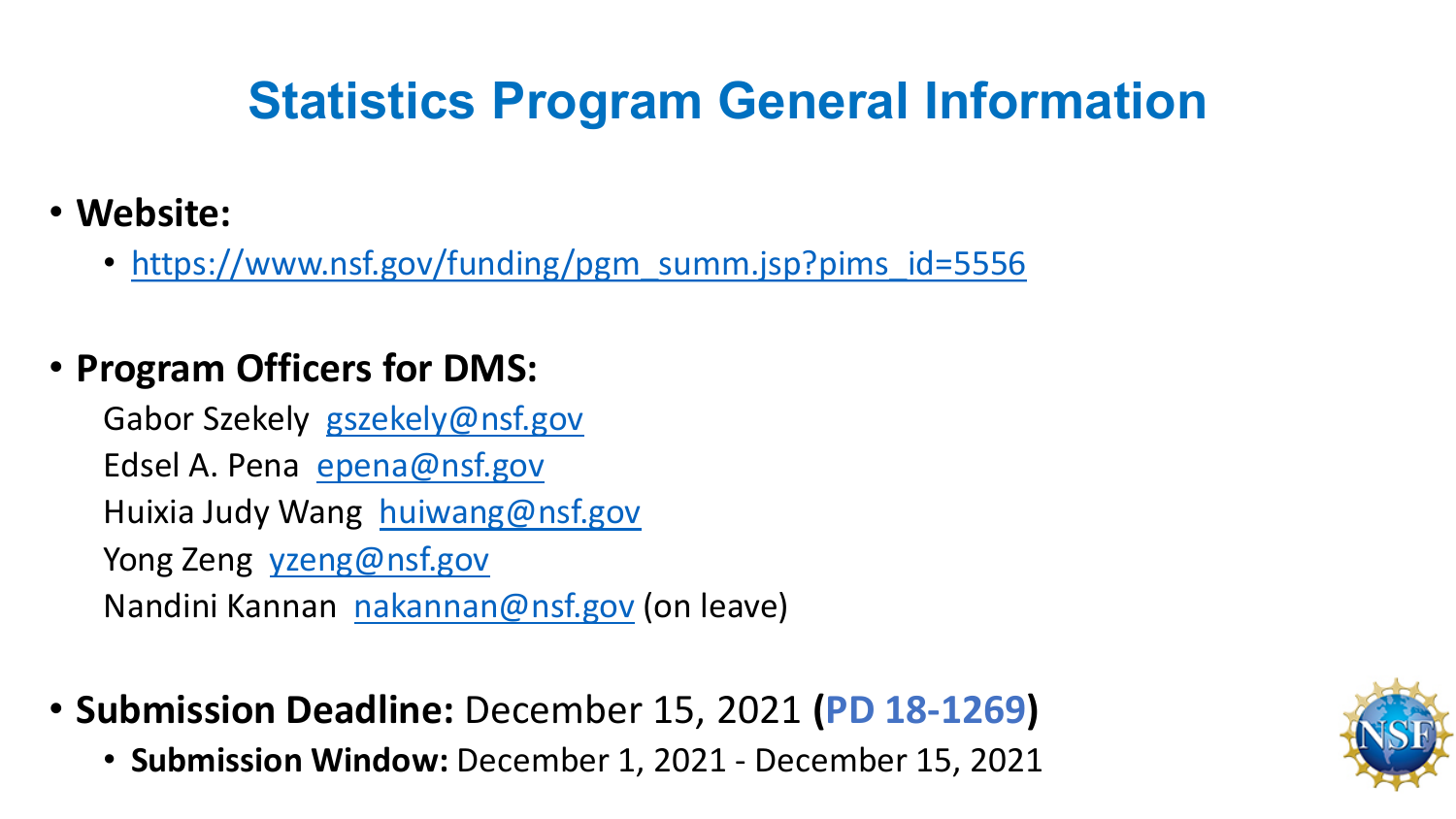### **Statistics Program Overview**

- **The Program supports** research in statistical theory and methods, including research in statistical methods for applications to any domain of science and engineering.
- **The Program has a vested interest** in
	- the [CAREER program](https://www.nsf.gov/funding/pgm_summ.jsp?pims_id=503214) (Due date: July 26, 2021)
	- [FRGMS program a](https://www.nsf.gov/funding/pgm_summ.jsp?pims_id=5671)nd [RTG program](https://www.nsf.gov/funding/pgm_summ.jsp?pims_id=5732)
	- [Conferences and Workshops](https://www.nsf.gov/funding/pgm_summ.jsp?pims_id=11701&org=NSF)
- **List Statistics as a secondary program**

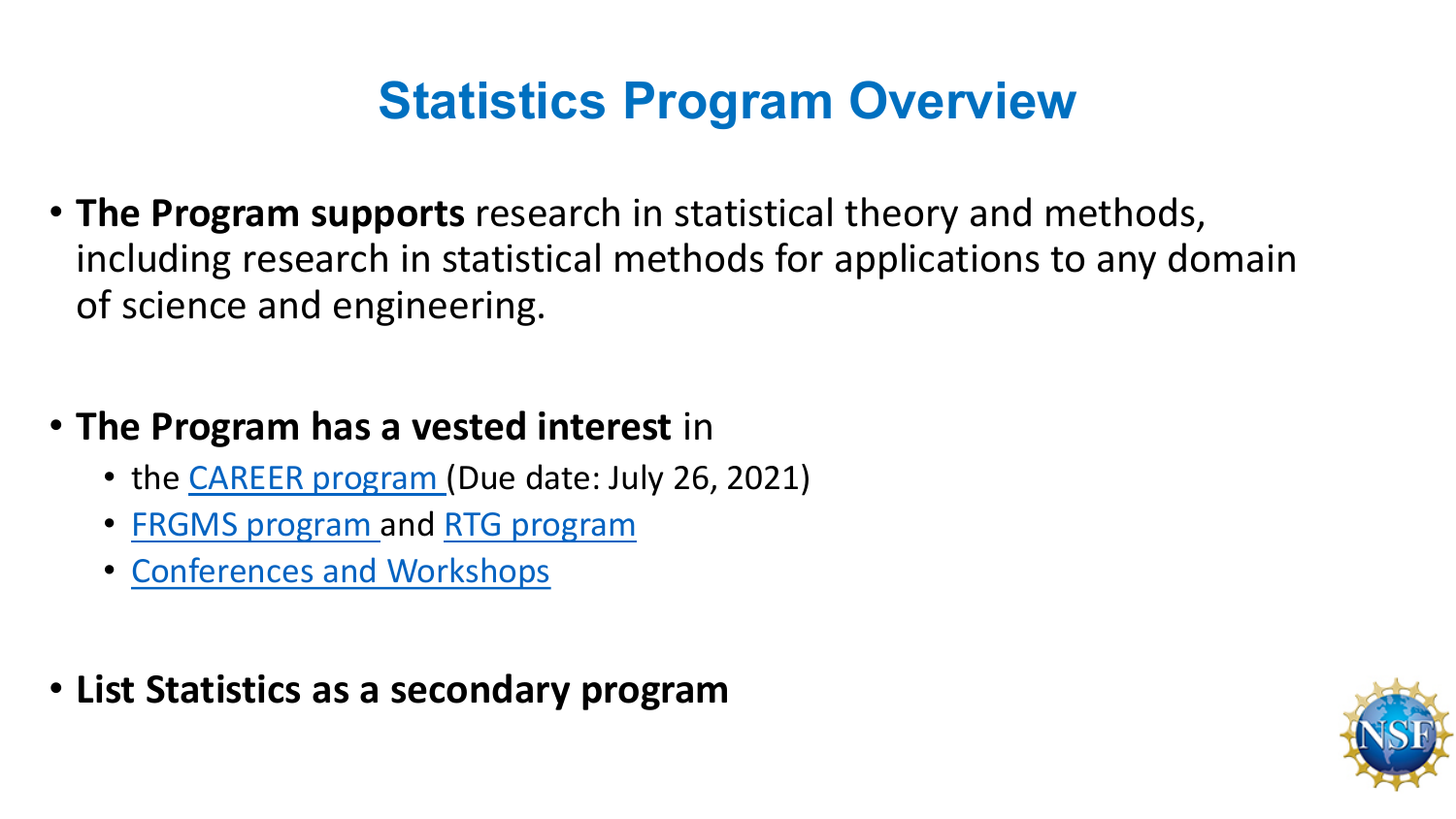### **Statistics Program Related Programs and at JSM**

#### • **Related Programs**:

- [Algorithms for Threat Detection](https://www.nsf.gov/funding/pgm_summ.jsp?pims_id=503427&org=NSF) (ATD)
- [Joint DMS/NIGMS Initiative to Support Research at the Interface of the](https://www.nsf.gov/funding/pgm_summ.jsp?pims_id=5300&org=NSF) Biological and Mathematical Sciences (DMS/NIGMS)
- [Computational and Data-Enabled Science and Engineering in Mathematical and](https://www.nsf.gov/funding/pgm_summ.jsp?pims_id=504687&org=NSF)  Statistical Sciences (CDS&E-MSS)
- **Virtual Expo at JSM 2021** (August 8-12, 2021)
	- Opportunities for 1-1 Video chat with a program officer

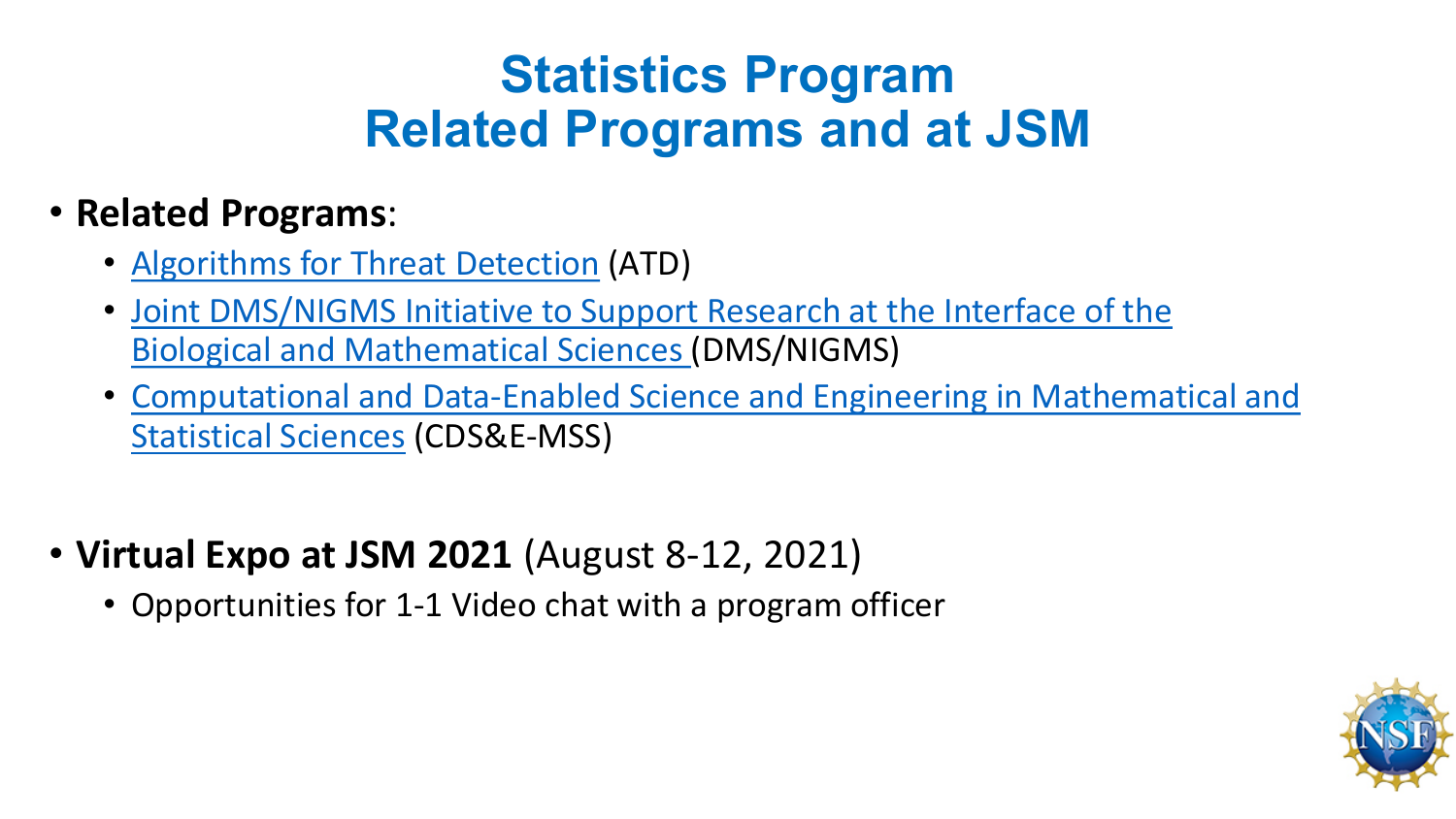## **Analysis Program Overview**

- Website: [https://www.nsf.gov/funding/pgm\\_summ.jsp?pims\\_id=5434](https://www.nsf.gov/funding/pgm_summ.jsp?pims_id=5434)
- **Program Officers** (FY 2021):

Marian Bocea ([mbocea@nsf.gov\)](mailto:mbocea@nsf.gov) Constanze Liaw [\(cliaw@nsf.gov\)](mailto:mbocea@nsf.gov) Christian Rosendal [\(crosend@nsf.gov](mailto:mbocea@nsf.gov)) Cesar Silva [\(csilva@nsf.gov\)](mailto:mbocea@nsf.gov)

• Proposals handled include regular research proposals [\(PD 20-1281](https://www.nsf.gov/funding/pgm_summ.jsp?pims_id=5434)), proposals for support of conferences and workshops ([NSF 21-541](https://www.nsf.gov/pubs/2021/nsf21541/nsf21541.htm)), CAREER [\(NSF 20-525\)](https://www.nsf.gov/pubs/2020/nsf20525/nsf20525.htm), and FRGMS ([NSF 16-577](https://www.nsf.gov/pubs/2016/nsf16577/nsf16577.htm))

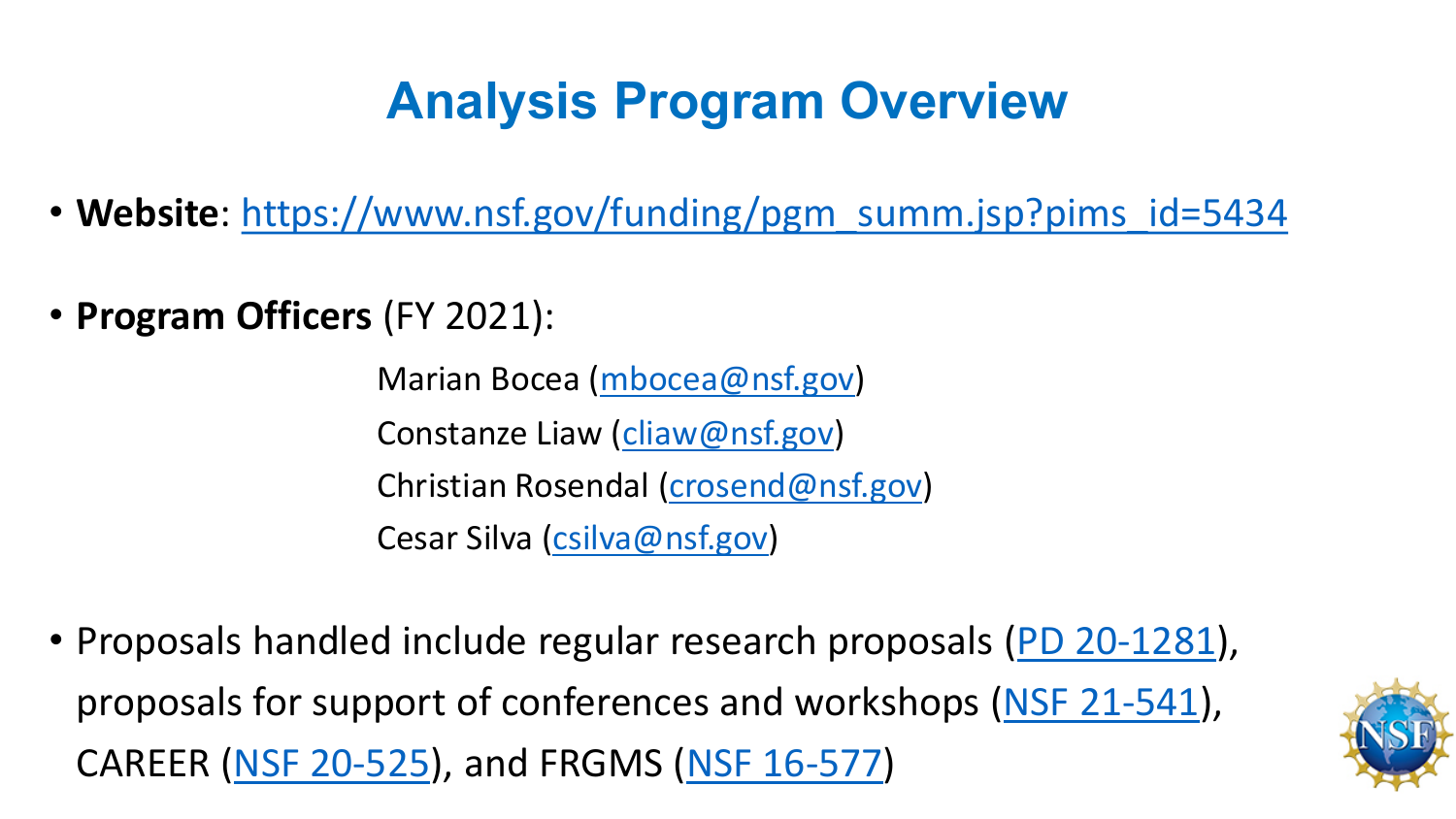## **Analysis Program Submission Deadlines**

• Regular research proposals: apply to [PD 20-1281](https://www.nsf.gov/funding/pgm_summ.jsp?pims_id=5434) during this year's full proposal submission window: September 16, 2021 - September 30, 2021

**Note**: Regular research proposals to the Analysis Program submitted outside the full proposal window will be returned without review

- Conference proposals: submit to "Conferences and Workshops in the Mathematical Sciences" program solicitation [NSF 21-541](https://www.nsf.gov/pubs/2021/nsf21541/nsf21541.htm) and indicate the Analysis Program on the cover page
	- For an event that has a starting date between March 1, 2022 and September 30, 2022, proposals must be submitted between September 16, 2021 and September 30, 2021
	- For an event that has a starting date between October 1, 2022 and February 28, 2023, proposals must be submitted between May 16, 2022 and May 30, 2022

**Note**: Conference proposals to the Analysis Program whose submission dates do not conform with these requirements will be returned without review

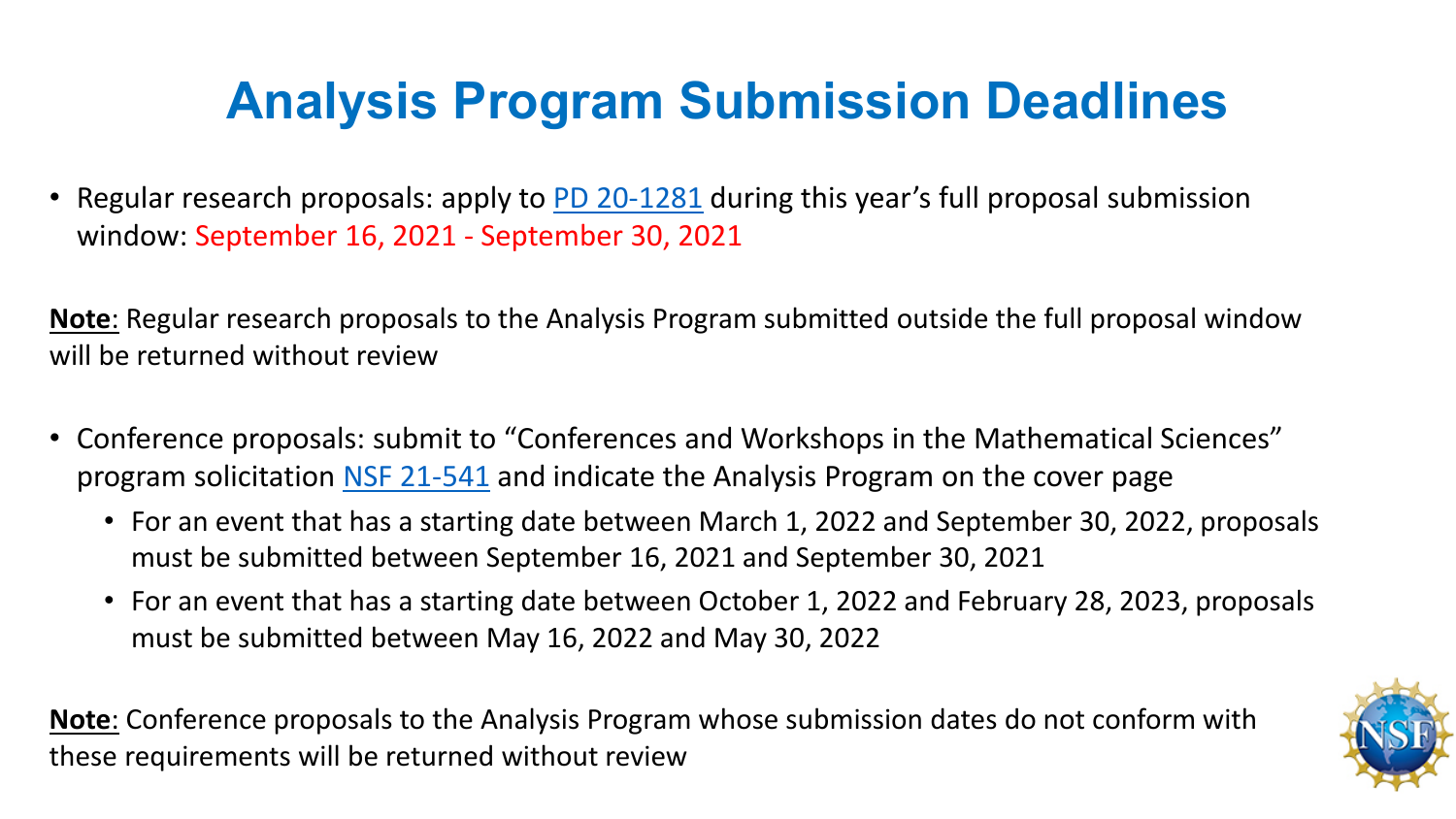### **Research Experiences for Undergraduates (REU) in DMS**

**Website:** 

[https://www.nsf.gov/funding/pgm\\_summ.jsp?pims\\_id=5517](https://www.nsf.gov/funding/pgm_summ.jsp?pims_id=5517)

#### **Program Officers for DMS:**

Stefaan De Winter([sgdewint@nsf.gov](mailto:sgdewint@nsf.gov)) Zhilan Feng [\(zfeng@nsf.gov\)](mailto:zfeng@nsf.gov) Tiziana Giorgi ([tgiorgi@nsf.gov](mailto:tgiorgi@nsf.gov)) Cesar Silva ([csilva@nsf.gov\)](mailto:csilva@nsf.gov) Sandra Spiroff ([sspiroff@nsf.gov](mailto:sspiroff@nsf.gov))

**A directory of active sites:** 

[http://www.nsf.gov/crssprgm/reu/reu\\_search.cfm](http://www.nsf.gov/crssprgm/reu/reu_search.cfm)

**Submission Deadline:** August 25, 2021 (for REU Sites, apply to NSF 19-582)

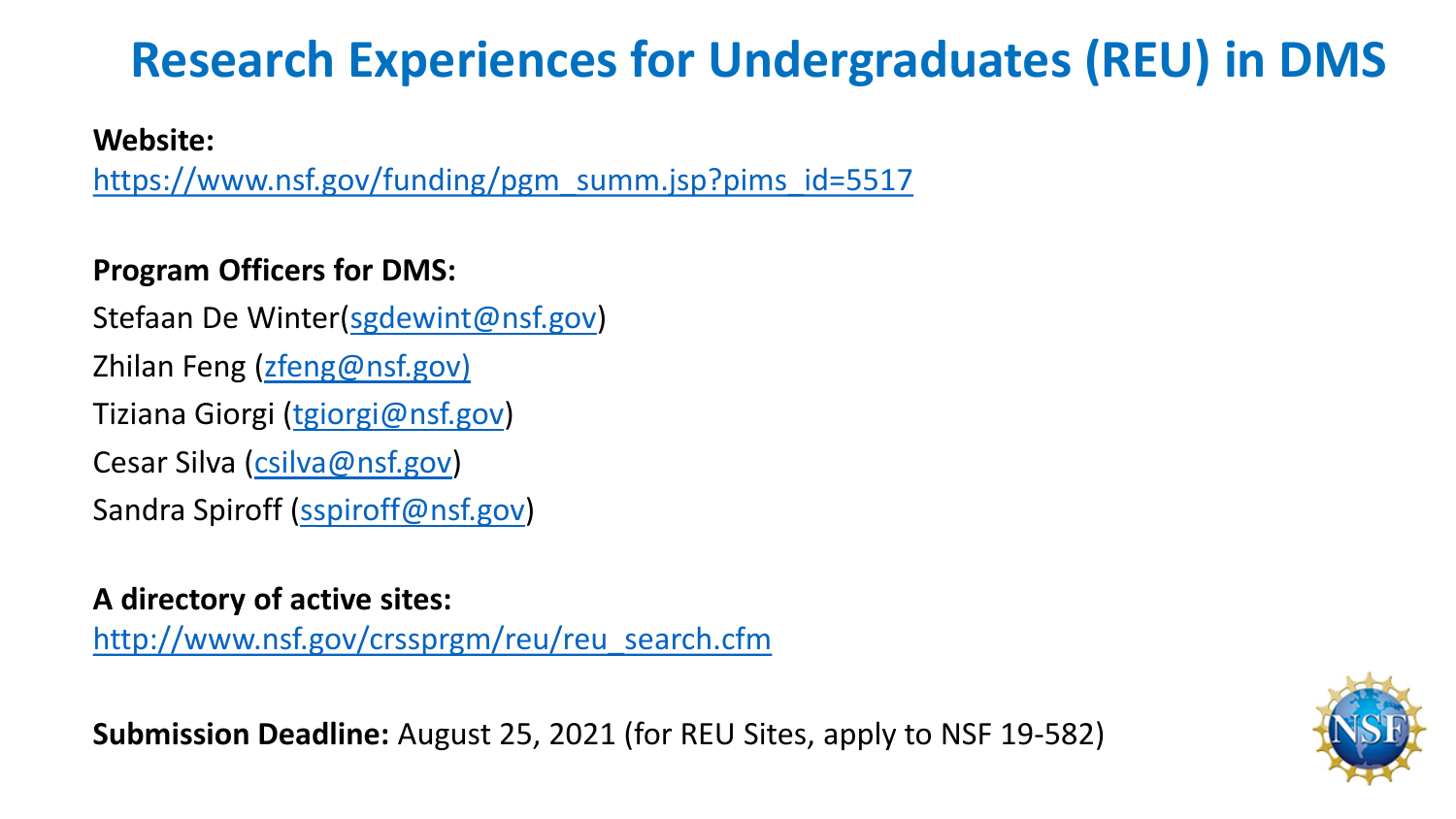### **Division of Mathematical Sciences – REU Sites**

- Appropriateness and value of the educational experience**:** quality of research project(s), nature of the students' participation.
- Quality of research environment: Facilities, research mentor(s), professional development opportunities.
- Appropriateness of recruitment/selection plans: students from underrepresented groups, outside the host institution, institutions with limited STEM research opportunities.
- Quality of plans for student preparation and for follow-through.
- Appropriateness of the budget, effectiveness of the plans for project management and evaluation of outcomes.
- For renewals: effectiveness of the previous Site.

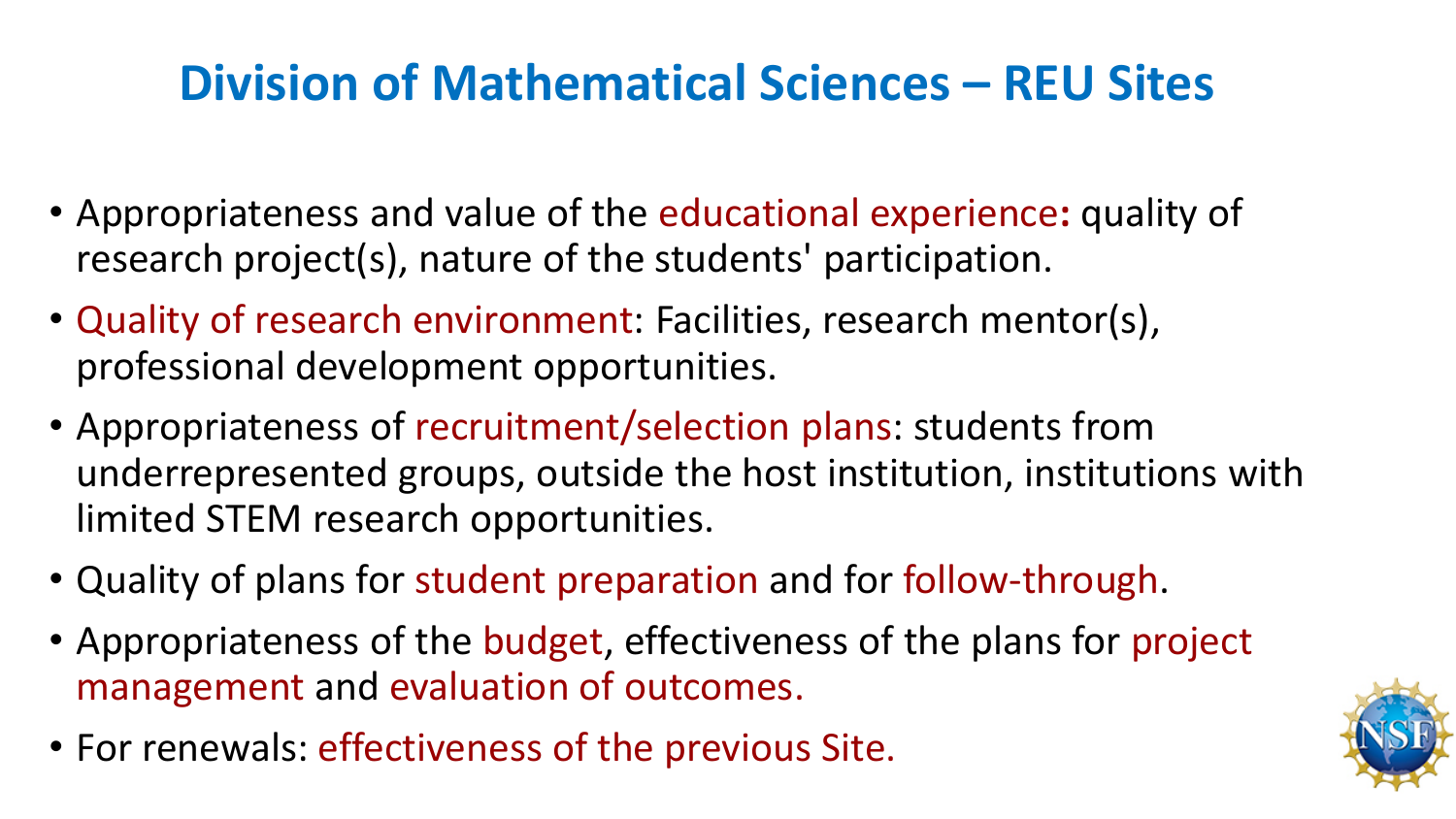### **REU Sites, REU Supplements, RET**

The REU program, through both **Sites** and **Supplements**, aims to provide appropriate and valuable educational experiences for undergraduate students through participation in research.

- **REU Sites:** independent proposals
	- About 8-10 students per year, most recruited from outside the host institution.
	- Total project costs should not exceed \$1,350 per student per week.
- **REU Supplements:** part of a new or ongoing NSF-funded research project
	- One or two students from the host institution.
- **RET Component:** research experiences for K-12 STEM teachers
	- Coordinate with REU projects
	- Contact REU program officer for guidance

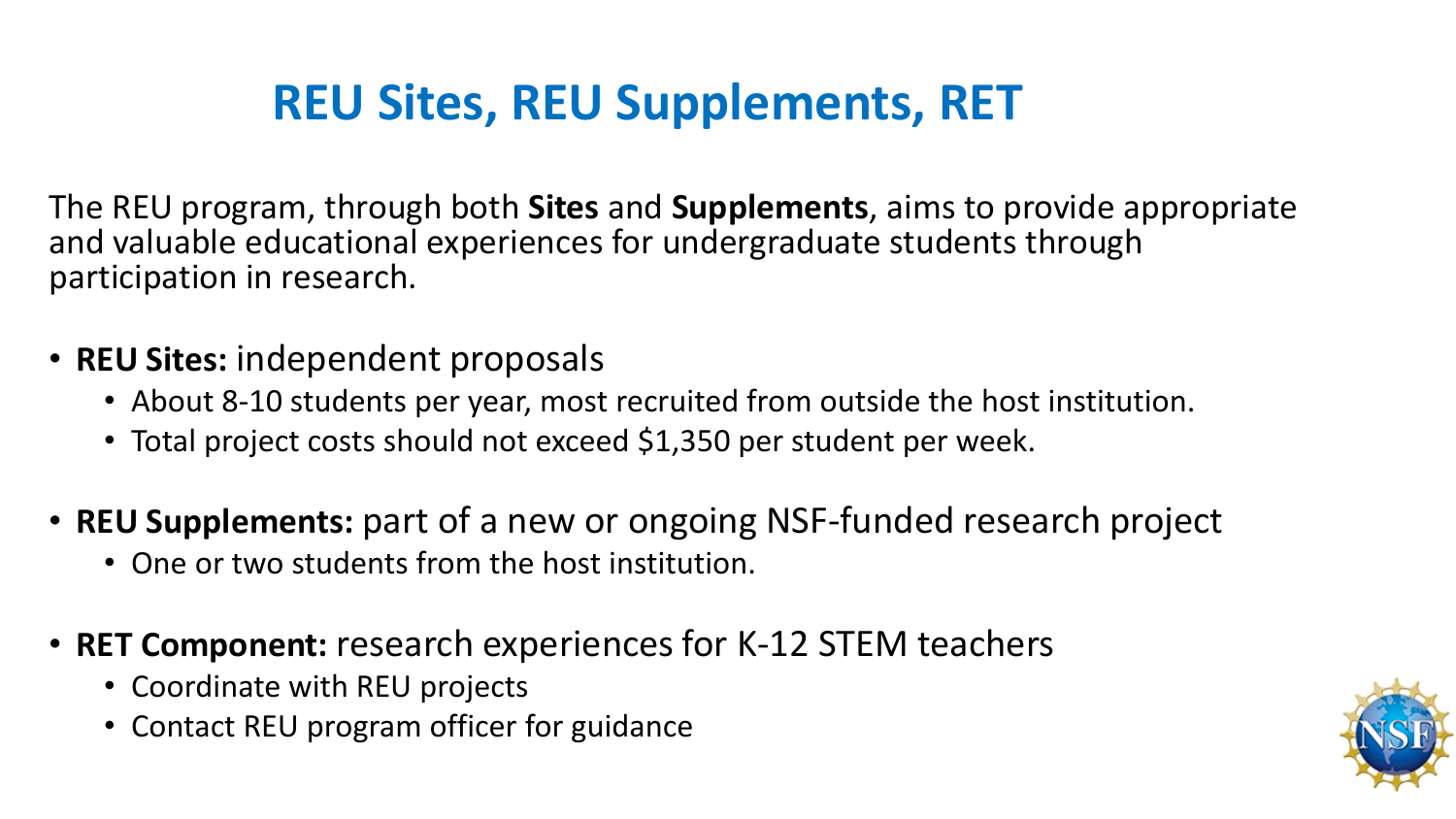#### **Virtual Office Hour: Questions from registration**

- 1. General topic:
	- A. I have been unable to travel on an existing NSF grant during COVID. Can it be extended?
	- B. Does DMS collaborate in competitions with NIH, especially for neuroscience?
	- C. What are success rates like for proposals to DMS?
- 2. Statistics program:
	- A. Can I submit both a CAREER proposal and a regular Statistics proposal?
	- B. Can a Statistics proposal focus on data science questions?
- 3. Analysis program:
	- A. Are there programmatic guidelines regarding inclusion of a student or a postdoc in proposals?
	- B. What can I do with unspent travel funds on an NSF grant?
	- C. How does Analysis review proposals touching other areas, e.g., Probability?
- 4. REU Sites:
	- A. How have existing REU sites dealt with COVID-19?
	- B. Are there recent changes to the solicitation or priorities for REU sites?
	- C. What letters of collaboration are appropriate for REU sites?